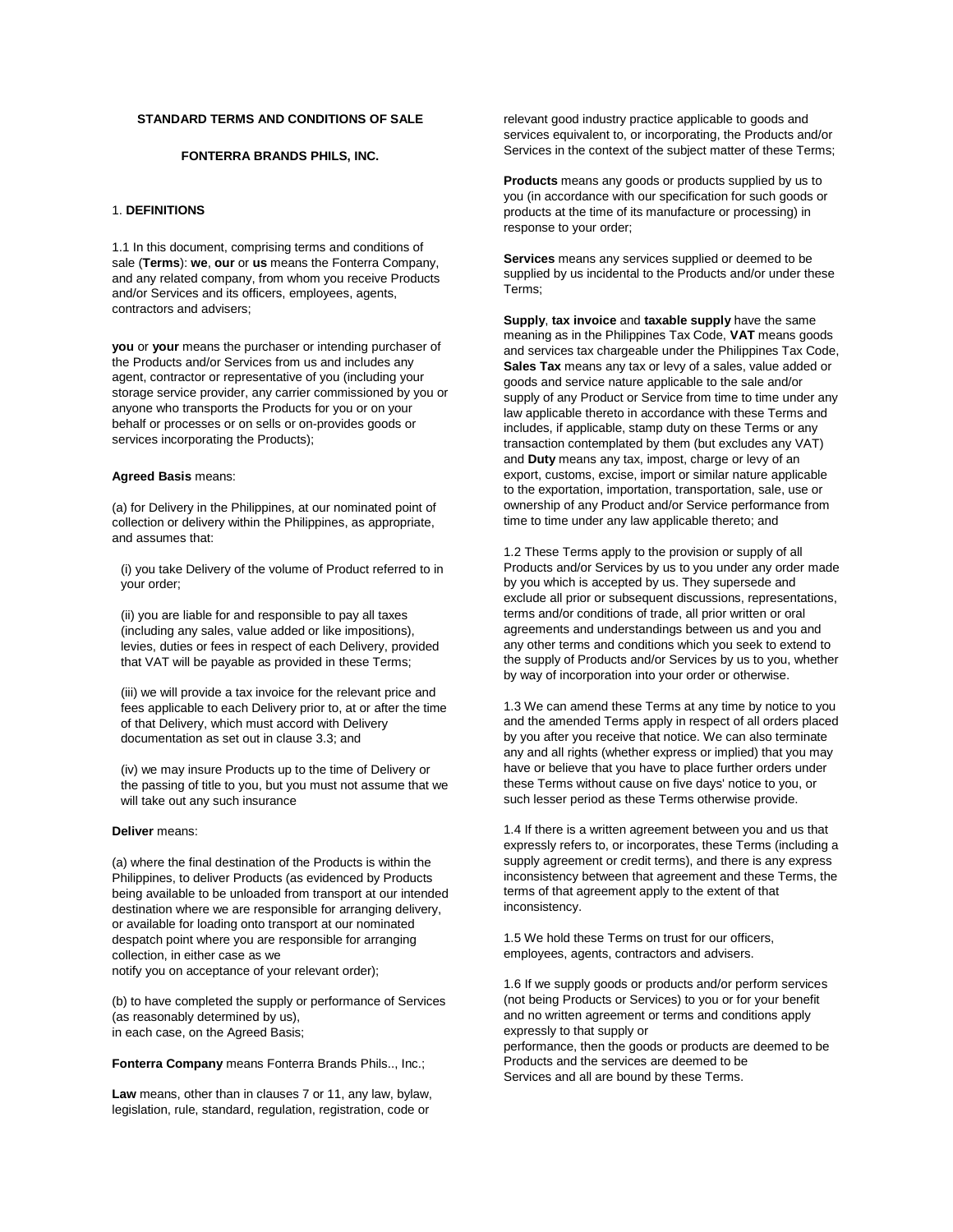### **2. QUOTATIONS, DESCRIPTIONS AND PURCHASE ORDERS**

2.1 No price list or quotation given by us constitutes an agreement to supply or provide (or to Deliver) the Products or Services referred to therein. We can amend or withdraw price lists or quotations at any time. All price lists and quotations are subject to these Terms. If you wish to purchase Products and/or Services referred to in a price list or quotation, you must make an order within the specific period stated in the price list or quotation. If the price list or quotation is given without specifying a period within which you are to make an order, then:

(a) in the case of a price list, the price list is automatically superseded when we send a new price list to you; and

(b) in the case of a quotation, the quotation lapses 48 hours after we send the quotation to you, without the need for us to inform you of that.

2.2 All descriptive specifications, illustrations, data, and dimensions furnished by us or otherwise contained in catalogues or other advertising material are approximate only and are intended to be merely a general description of the Products and/or Services and are not incorporated within any agreement with you under these Terms and do not form part of the description of the Products sold or Services provided under this or any other agreement with you unless otherwise agreed to in writing by us. They may represent Philippines presentation and/or packaging, or the presentation or packaging of a third party.

2.3 We may from time to time provide advice, recommendations and statements with respect to the Products and/or Services. However, we do not warrant or guarantee the accuracy or completeness of that advice, those recommendations or statements or the results obtained through the use of the Products or application of the Services. We expressly disclaim any liability for any damage to you from reliance on such advice, recommendations or statements. Such advice, recommendations and statements are relied on by you at your own risk and you should make other appropriate enquiries having regard to your circumstances.

2.4 Any sample, description or visual representation or details of a good or product provided by us to you (including with a quotation or through any catalogue we issue) are representative only and the actual Product Delivered may differ in appearance or dimensions provided such are not materially adverse to you, as reasonably determined by us. They may represent Philippines presentation and/or packaging, or the presentation or packaging of a third party.

2.5 Your orders must be in writing with a full description of your requests for the Products or Services (or both), the requested date and requested location and method of Delivery and must set out a unique order number that is acceptable to us. Where there is no nomination of a location and method of Delivery, we will advise you of the Delivery location and method (consistent with the Agreed Basis) that will apply in response to your order and that will be binding on you. Where there is no requested date or period for

Delivery, then we will Deliver within three months of the date we accepted your order (exclusive of the time taken to transport to the Delivery location).

2.6 Each order by you is an offer to purchase Products and/or Services from us subject to these Terms. No order is binding on us unless and until we accept that order in writing or, in the absence of written acceptance by us, on Delivery of the relevant Products or performance of the relevant Services. We need not accept any order. These Terms are not an express or implied offer by us to supply any good or service to you.

2.7 Once received by us, your order cannot be cancelled without our written consent (even if we haven't accepted the order yet), and we may charge an administration fee and/or impose other obligations on you as a condition of giving our consent.

2.8 We may accept your order in whole or in part and will advise where, how and when we intend that Delivery to occur (in each case having regard to any requests set out in your order) and the applicable price.

## **3. DELIVERY**

3.1 We will make all reasonable efforts to Deliver all Products or Services to you as advised under clause 2.5 and in one load (or the minimum number of loads required to fulfil that Delivery). Dates or periods specified for Delivery are not of the essence. If Delivery as advised under clause 2.5 becomes commercially impractical for us (in our reasonable opinion) then we may Deliver the Products to a commercially reasonable substitute Delivery location or using a commercially reasonable substitute method of Delivery selected by us and notified to you. In no circumstances do we Deliver on a consignment or similar basis. We will not be liable for any loss or damage (including not being liable for

consequential, special, punitive, incidental, indirect or economic loss or damage or loss of profits or opportunity) arising or resulting (directly or indirectly) from:

(a) a delay in Delivery where such delay is within our control and does not exceed 10 days (exclusive of the time taken to transport to the Delivery location) or such other period as we expressly agree in writing with you;

(b) part or multiple Deliveries; or

(c) a delay in Delivery, or failure to Deliver (or change in location or method of Delivery), due to circumstances beyond our control (including where you have failed to give us adequate Delivery instructions).

In the event that we are unable to Deliver Products to you due to circumstances beyond our control, we may:

(d) allocate the available Products amonVAT you and any of our other customers as we see fit; or

(e) cancel your order or any part thereof, even though we may have already accepted it, without resulting liability.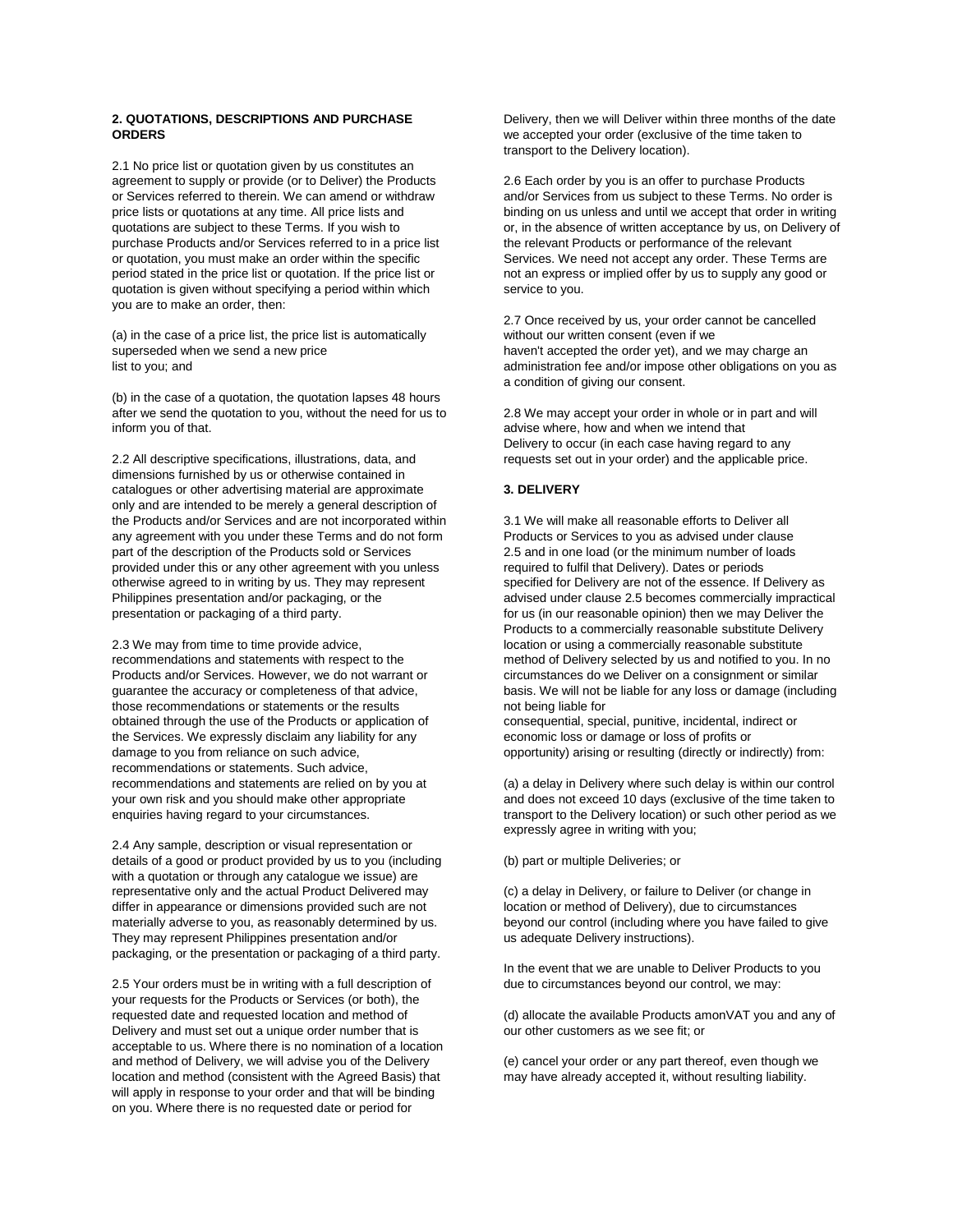3.2 If you are unable to accept Delivery as, how, and where scheduled or arranged by us for any reason

(including where you decline to accept all or any part of the Delivery or delay in doing so), we have complete discretion to resell or resupply the Products and/or Services to a third party and you will be liable for any loss incurred by us on that resale or resupply, as well as all storage, Delivery and other logistics costs and any other costs incurred by us in doing so. We may also charge you an additional business administration fee per order affected and an additional warehouse administration fee per full (or part) container load (the amount of which will be reasonably determined by us). For the avoidance of doubt, if any of the Products perish, become damaged or tainted, or are otherwise unsaleable (**Damaged**) as a direct or indirect result of you being unable to accept Delivery, you indemnify us for all costs and expenses incurred by us in connection with

the Damaged Products (including arranging for transport and/or disposal). Products for the purposes of this clause 3.2 include any of your other property which we have consolidated with, or delivered in conjunction with, the relevant Delivery at your request.

3.3 You must check all Delivery volumes against the delivery documentation and:

(a) where credit terms apply, if you do not notify us of any discrepancy within 14 days and lodge a claim with us within 30 days:

(i) of Delivery, in the case of Delivery within the Philippines; or

(ii) of being entitled to access the Products, in the case of Delivery outside the Philippines, we are entitled to rely on that documentation in issuing any subsequent tax invoice; and

(b) where 'cash on delivery' applies, you are deemed to accept that volume is correct.

3.4 You must also inspect all Products Delivered and:

a) notify us immediately upon being entitled to access the Products (whether you do inspect them or not) of any claimed defects in the Products or their packaging or storage which is, or ought reasonably to have been, apparent on Delivery, or any other dispute in relation to the Products, and lodge a claim with us within 30 days of such notice; and

(b) notify us as soon as you become aware of any claimed defects in the Products or their packaging or storage which becomes, or ought reasonably to have become, apparent at any time after Delivery but prior to the expiry date of the Products, or any other dispute in relation to the Products, and lodge a claim with us within 30 days.

In order to make a claim pursuant to this clause, you must show that the Products have been properly stored by you at the appropriate core storage temperature and that you have not done anything that could have otherwise caused or contributed to the claimed defect.

3.5 If you do not notify us of any dispute or defect within the relevant period set out in clauses 3.3 and 3.4, as

appropriate, those Products are deemed to have been Delivered by us and accepted by you in compliance with these Terms.

3.6 If we Deliver Products to you which you have not ordered, you will:

(a) hold those Products for us as bailee;

(b) store those Products appropriately and safely, and ensure those Products are kept at the appropriate core storage temperature (and, if necessary, seek instructions from us as to the appropriate storage requirements and core storage temperature for the relevant Products); and

(c) return those Products to us or otherwise dispose of or deal with those Products, in accordance with our instructions and at our cost.

3.7 Unless otherwise directed by us in writing, any pallet, drum, container, bin or crate or other receptacle (**Receptacle**) used by us to facilitate Delivery within the Philippines is not sold to you and does not become your property and must either be returned to us at your cost or, if lost, damaged or not returned within 30 days, replaced by you. If not, you indemnify us for all of our resulting costs including charges or compensation we are required to pay to a third party in respect of the use, hire or replacement of the Receptacle. You must keep all such Receptacles secure and in good condition in a

manner consistent with food and health requirements relevant to the Products until the Receptacles are returned to, or collected (at your cost) by or on behalf of, us. Any Receptacle used by us to facilitate Delivery outside of the Philippines becomes your property and does not need to be returned to us.

3.8 Where the Products are to be Delivered by part or multiple shipments, any failure by us to Deliver any one or more of the shipments or any claim by you in respect of any one or more shipments will not affect our rights in respect of any Products already delivered or that remain to be Delivered.

# 4. **RISK AND TITLE**

4.1 Unless otherwise agreed by us in writing, risk in all Products and Services passes to you on Delivery even though title may not. You are solely responsible for the storage, insurance and application or on-sale of Products at and after Delivery.

4.2 Title in all Products remains with us until such time as full payment is made in clear funds for all amounts owing by you to us for all Products and Services Delivered by us from time to time, except that title to any Products referred to in clause 7.10 remains with us until such time as title in those Products has passed to us, if later.

4.3 You grant a security interest to us in each and every part of the Products as security for payment for that part and of each other part or parts of the Products and for any other amounts owing by you to us from time to time, and for the performance by you of all your other obligations to us from time to time (**your indebtedness and obligations**). To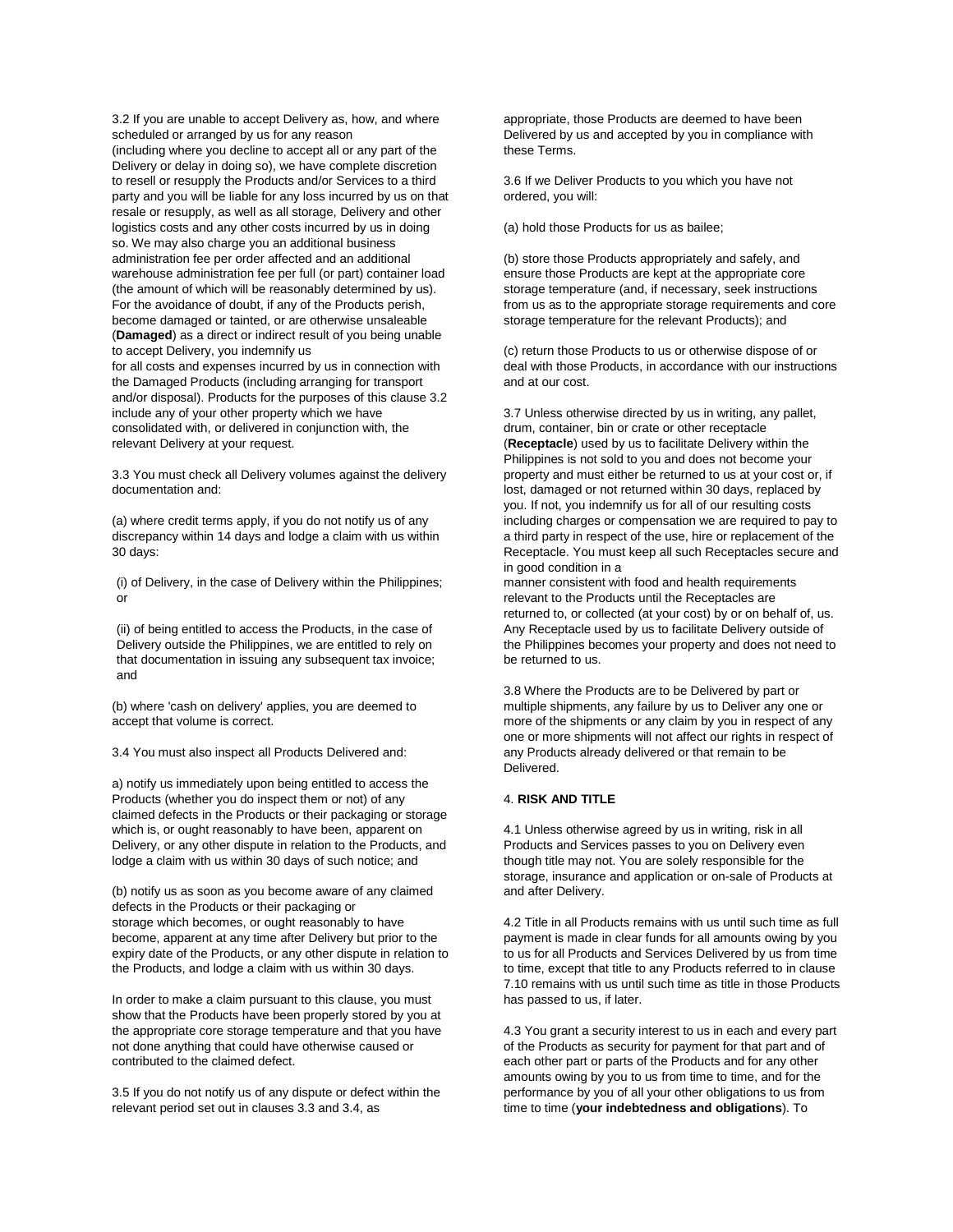ensure maximum benefit and protection for us, you confirm and agree that you intend to and do grant us, as security for your indebtedness and obligations, a security interest in all of your present and after-acquired property except only for any such property which is or comprises items or kinds of personal property (excepted property):

(a) in or to which you have rights; and

(b) which has not been supplied by us to you, other than any excepted property which is or comprises proceeds of any of that present and after-acquired property which has been supplied by us to you.

4.4 We may allocate amounts received from you in any manner we determine, including in any manner required to preserve any purchase money security interest we have in any Products.

4.5 You must reimburse us for all costs and/or expenses incurred or payable by us in relation to registering, maintaining or releasing any financing statement in respect of any security interest under these Terms.

4.6 You waive the right to receive a copy of the verification statement confirming registration of a financing statement or financing change statement relating to the security interest.

4.7 At any time after a default occurs under these Terms, we may (whether or not we have exercised any other right) appoint any person to be a receiver of all or any of the Products. In addition to, and without limiting or affecting, any other powers and authorities conferred on a receiver, a receiver has the power to do all things in relation to the Goods as if the receiver has absolute ownership of the Products.

4.8 You acknowledge that until full payment for all Products and Services Delivered (together with any interest under these Terms) is made, you:

(a) subject to clause 4.2, must keep the Products stored separately from all other goods and keep the Products insured for replacement cost and identified (in a way that is obvious to others) as our property; and

(b) must not pledge or in any way charge or encumber the Products by way of security for the indebtedness of you or any other person, other than pursuant to clause 4.3.

You must hold any such insurance proceeds on trust for us.

4.9 Until such time as title in the Products passes to you, we are entitled to require you at any time to deliver up the Products to us (or as we direct) and if you fail immediately to do so, we may enter any premises under the control of you or your agent where the Products are stored and repossess them. You must at all times ensure that all third-party storage premises used to store your Products allow us to do this, even if they are not your agent.

4.10 Clauses 4.8 and 4.9 do not apply to the extent that you incorporate Products into other goods or

services that are sold or on-sell the Products in an arm's length transaction (during the ordinary course of your business) to a bona fide third party that is not in any way related to, or subject to similar control to, you and, if sold, are sold for market value. However, any proceeds from, or asset comprising an amount payable to you by, that third party in respect of that sale or on sale are held by you as a fiduciary and on trust for us to the extent their value does not exceed the amount you owe us under these Terms.

# 5. **PRICE AND TAXES**

5.1 Without limiting clause 3.1, unless we have agreed in writing with you a fixed price or fee (or basis for determining such) before or when we accept your order (if we do so), our list prices and fees (at the time of Delivery) apply and all such prices and fees chargeable by us are subject to alteration without notice prior to, or after, we accept your order (unless we state otherwise in our acceptance) or where Delivery is delayed by you. All sales and supplies are on the Agreed Basis and subject to clause 4. Unless otherwise specified, prices shown in price lists and catalogues apply to unpacked goods.

5.2 Unless otherwise specified by us or included within the Agreed Basis, any reference to an amount payable or consideration to be provided in respect of a Delivery to be made by us that is governed by or otherwise connected with these Terms is a reference to that amount or consideration excluding applicable VAT, Sales Tax and Duty.

5.3 The amount to be paid or other consideration to be provided to us for any supply we make that is governed by or otherwise connected with these Terms must be increased by an amount equal to any VAT, Sales Tax and Duty that we are or will become liable to pay in respect of that supply so that we retain after payment of VAT, Sales Tax and Duty the amount which we would have been entitled to receive but for our obligations to pay VAT, Sales Tax and Duty.

5.4 The VAT, Sales Tax and Duty will be due and payable by you on the date the payment in relation to which the VAT, Sales Tax and Duty is levied is due and payable under these Terms.

# 6. **INVOICING, PAYMENT AND DEFAULT**

If we have extended credit to you, the provisions of this clause 6 will not apply to you to the extent that the terms of any such credit are in writing, explicitly specify that this clause does not apply and set out the basis for payment (in which case payment of our invoices must be made in accordance with the terms of that credit, whilst it continues to be available to you). In all other cases, this clause 6 will apply to you.

6.1 Where payment for Products is to be:

(a) by letter(s) of credit (L/C), you must arrange for the L/C to be issued in favour of us in a form, content and from an issuing bank that are all acceptable to us in our absolute discretion;

(b) by documentary collection, documents will be tendered against payment (D/P) subject to the ICC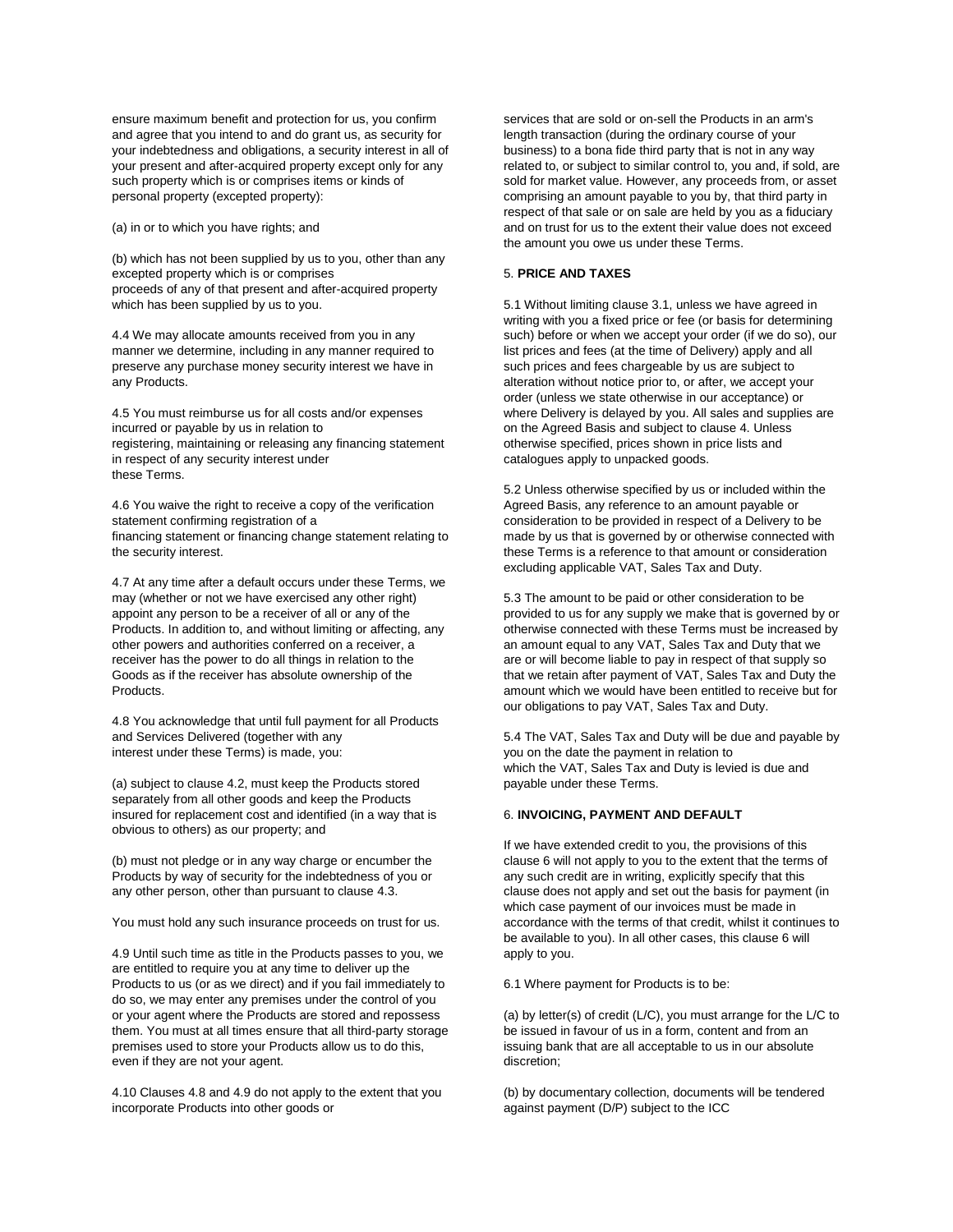Uniform Rules for Collections which are in force from time to time; and

(c) supported by a bank guarantee or standby L/C, you must provide a first demand bank guarantee or standby L/C in a form, content and from an issuing bank that are all acceptable to us in our absolute discretion.

A deposit may also be required by us.

6.2 Unless we otherwise specify in writing, we must receive any advance payment, L/C, bank guarantee, standby L/C or deposit before we will commence processing your order. Notwithstanding the previous sentence, where we have agreed in writing that you will pay for Products based on the bill of lading date for those Products, we must receive payment within 7 days of that date. We may, without prejudice to our other rights, refuse to make Delivery of any Products unless you have duly complied with the relevant requirement.

6.3 Where we have not extended credit to you in writing, we will provide an invoice in accordance with the Agreed Basis for the relevant price and fees applicable to each Delivery.

6.4 You must give us written notice within 14 days of receiving our invoice if you believe that the invoice is not correct. Your notice must include full details of the error(s) claimed by you. If you have not given us valid notice of the error(s) within 14 days of receiving our invoice, you must treat our invoice as correct. If an invoice is disputed and that dispute cannot be immediately resolved, we can withhold or defer any future Delivery pending resolution or part-Deliver having regard to the undisputed component. You must make payment of the undisputed amount due on any disputed invoice on the due date. Once the dispute is resolved, you must pay to us within three working days the resolved amount due. Time is of the essence in respect of your payment obligations to us.

## 6.5 If:

(a) you default in any payment due to us (including under these Terms) or we conclude that you are likely to, including where you are unable, or state that you are unable, to pay your debts as and when they fall due or where a receiver, receiver and manager, controller, trustee or other insolvency administrator is appointed in respect of you or any (or all) of your assets, or a scheme of arrangement is proposed or approved in respect of you or a mortgagee enters into possession of any of your assets or any similar situation occurs; or

(b) you are otherwise in breach of these Terms, the terms and conditions of any credit we extend to you (including where you exceed your credit limit with us) or any other agreement between you and us, then:

(c) we may, at our option:

(i) withhold the relevant Delivery together with any further proposed deliveries and/or cancel any accepted order without notice to you and without prejudice to any other

action or remedy which we have or might otherwise have had;

(ii) retain any deposit you may have paid (which shall be forfeited by you) and/or draw any relevant L/C, bank guarantee or standby L/C;

(iii) reclaim the Products in your possession or under your control and may enter premises where we believe that Products are stored or held to do so, and recover from you all costs of doing so; and/or

(iv) by notice to you, with immediate effect, terminate any and all rights (whether express or implied) that you may have or believe that you have to place further orders under these Terms; and

(d) all monies owing and outstanding by you to us on any account whatsoever will become immediately due and payable (without the requirement for notice from us) and you must pay for any subsequent Deliveries at Delivery. We will not be liable to you for any losses you incur as the result of our exercising any of our rights under this clause.

6.6 If we believe that we have rights under clause 6.5, you must promptly and reasonably respond to any enquiry from us to clarify this.

6.7 Without in any way limiting our other rights, we may charge interest on overdue accounts at the rate that is 2.0% per annum. Interest will accrue daily and compound monthly from the due date until payment has been received by us in cleared funds. Payments by you will be applied first to interest accrued and then to the overdue amount.

6.8 Without limiting clause 6.5(c)(iii), any collection charges, legal expenses (calculated on a full indemnity basis) and commissions or any other expenses incurred by us in attempting to recover from you any payment due to us is payable by you to us on demand by us.

6.9 If for any reason we do not obtain payment in full (whether under L/C or D/P or otherwise) you remain liable to pay us the contract price and all related charges (including our costs of recovering any amount due).

6.10 In addition to our rights in clause 4, you hereby grant us a purchase money security interest in all Products (and any proceeds thereof) and to protect our security interest you agree to allow us to register or otherwise perfect our security interest as permitted by law in any relevant jurisdiction. On our request, you must promptly give us all assistance and information (including signing any documents) as we request to enable us to register or otherwise perfect our security interest.

6.11 We may, at any time, review any grant of credit to you and suspend or cancel such credit or require you to give whatever security we consider appropriate, in our sole discretion, and we may suspend any Delivery until that security is provided.

6.12 Any shipping delays and associated costs incurred due to a delay in the payment being received by us are your responsibility.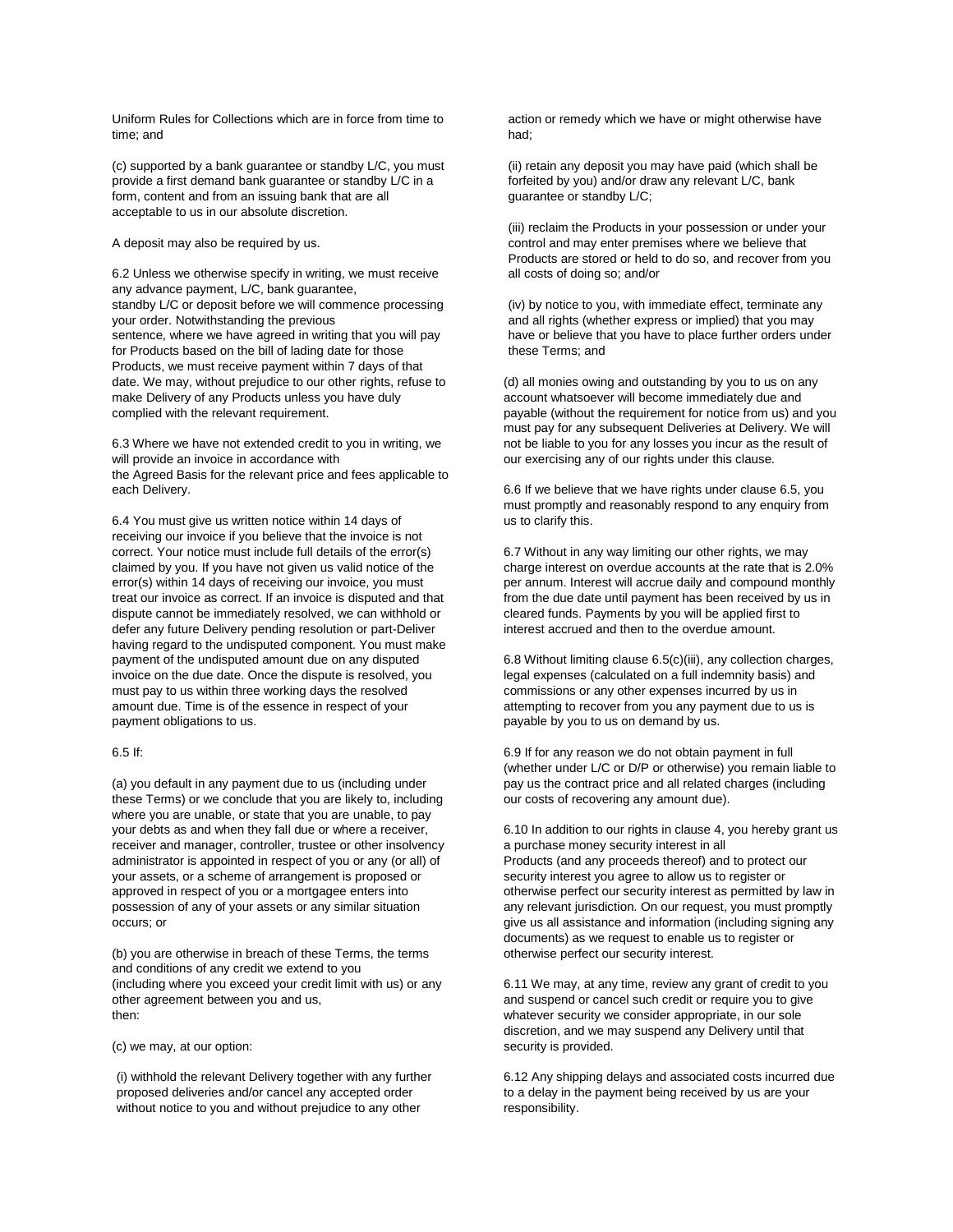6.13 If you owe us money for any reason and we owe you money in connection with these Terms, we may set off the amount you owe us against the amount that we owe you and pay you the resulting net amount.

## 7. **OUR WARRANTIES AND LIMITATION OF OUR LIABILITY**

7.1 Notwithstanding any provision to the contrary in these Terms, these Terms do not exclude or limit the application of any law in the Philippines or any country where such laws apply to the subject matter of these Terms with respect to any Products and/or Services where to do so would:

(a) contravene that law; or

(b) cause any part of clause 7 to be void.

7.2 Subject to clause 7.1, we:

(a) make no representations or warranties concerning fitness for purpose or appropriateness for your needs of any Product or Service, and you must assure yourself of these matters having regard to your circumstances;

(b) exclude all conditions and warranties implied into these Terms or any of your orders; and

(c) are not and will not be liable for any claim by you under these Terms unless notice is given in writing to us within two days of Delivery of the relevant Products and/or Services, or within any other period prescribed in these Terms.

7.3 Our liability for breach of any express provision of these Terms, any negligence by us (or anyone on behalf of us) in supplying Products and/or performing Services or breach of any law that is preserved by clause 7.1 is limited, at our option, to one of the following, as specified by us:

(a) refunding the price of the Products or Services (or offering credit where payment has not then been made); or

(b) replacing or reworking Products or reperforming Services, or paying for someone else to do so. Any reworking of the Products shall be affected at such place as we may specify. You shall be responsible for transporting to us any Products to be reworked or made good.

7.4 You acknowledge and agree that the burden of proof in respect of alleged defects in Products or Services (or their Delivery) rests with you.

7.5 You must co-operate with us in relation to any recalls or withdrawals from sale of Products for any reason (including, at our cost, if we Deliver a defective Product and/or Service). You and we must co-operate in respect of the initiation and conduct of any recall with the objective being to optimise your and our reputation and goodwill whilst ensuring public health and safety is maintained at all times.

7.6 You undertake to inform us promptly if you believe that any Product is defective due to conduct for which we are responsible and in doing so must set out as much information as you have concerning the basis for your belief. You must keep the relevant Products stored separately from all others and in the state or condition in which they were Delivered to you until we have an opportunity to inspect them. You must provide all assistance that we reasonably request to determine whether your belief is correct and, if we accept that we are responsible for defective Products (including Services) then you must destroy the Products or deliver them up to (or as directed by) us on our request. Clause 7.3 then applies in respect of the Products.

7.7 You agree that we are not liable for any defect in or damage to Products:

(a) if you do not advise us of such within the time periods provided in these Terms, including in your notice full details of the Products, the alleged defect or damage and all documents associated with your order and Delivery;

(b) if you settle or compromise a claim by a third party concerning such without our involvement and prior written consent;

(c) subject to the Agreed Basis, whilst in transit with a third party (whether or not a common carrier) even if we arranged for that third party to transport the Products and Delivery has not occurred;

(d) if you do not reasonably assist us with our enquiries concerning your claim;

(e) if the Products have not been stored, cared for or used in a proper manner; or

(f) which are referred to in clause 7.10.

7.8 In no circumstance will we be liable to you or any other person for any loss or damage to person or property, or for consequential, special, punitive, incidental, indirect or economic loss or damage or loss of profits or opportunity arising out of us Delivering Products and/or Services or otherwise providing or supplying any goods or services in connection with these Terms on any account whatsoever, and whether by way of damages or indemnity or in respect of breach of contract, tort (including negligence) or defect in manufacture/processing, design or information and regardless of whether you have advised us of the possibility of such losses or damages.

7.9 To the maximum extent permitted by law:

(a) our maximum aggregate liability for all claims howsoever arising in relation to supply of Products and/or performance of Services is limited to the price you have paid for the Products and/or Services to which the claim relates, or direct damages that you actually incur or suffer, whichever is less; and

(b) your sole remedies for any breach of these Terms or loss or damage arising from the subject matter of these Terms are expressly set out in these Terms.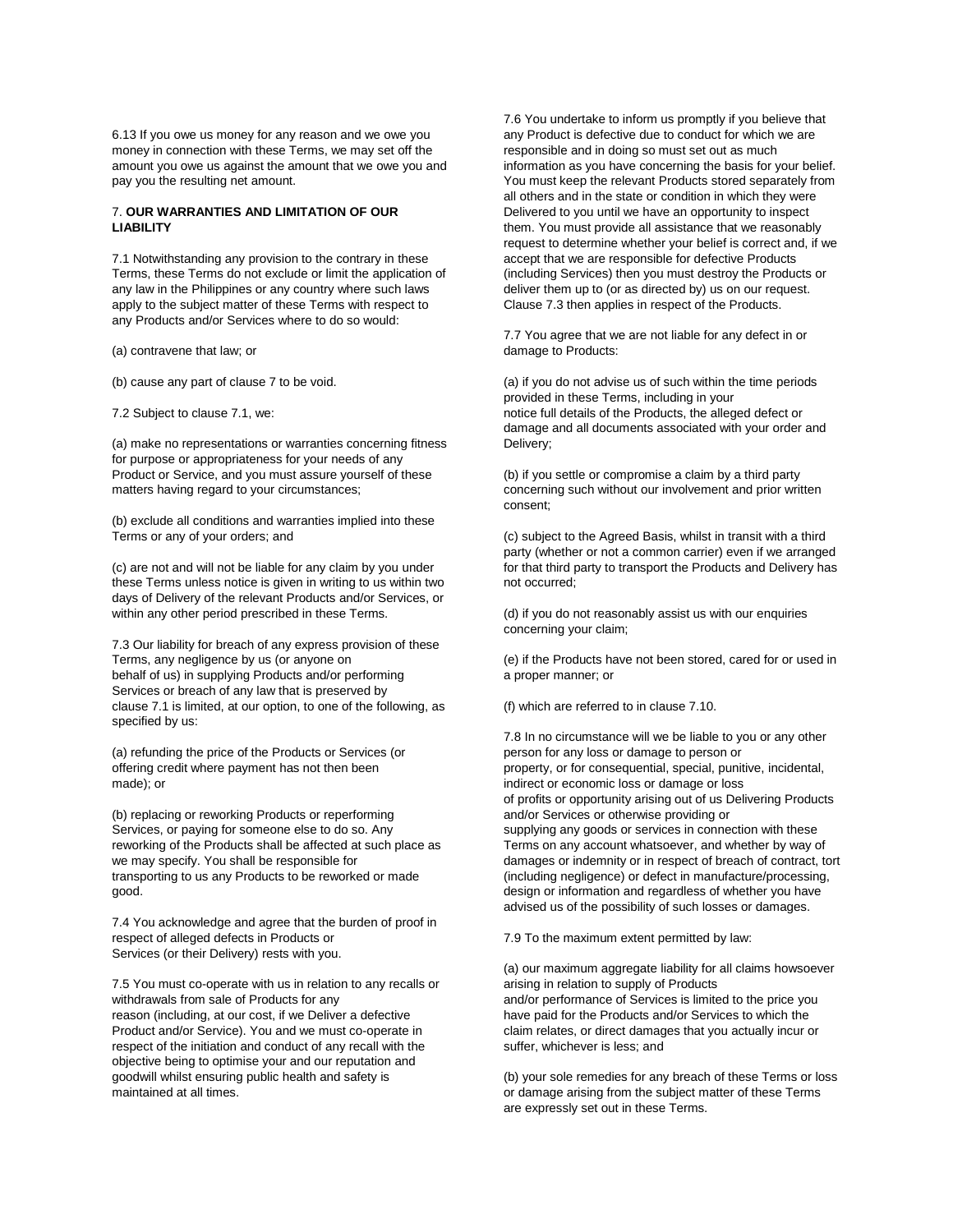7.10 If any Products Delivered under these Terms have been supplied to us by other manufacturers, you shall be entitled to such benefits as we may receive under any warranties given to us by that manufacturer to the extent that we are able to pass these on to you. Notwithstanding any other provision of these Terms, we will not otherwise have any liability to you in respect of such Products.

#### 7.11 You agree as follows:

(a) You shall not, in relation to the supply by you of the Products, give or make any undertaking, assertion or representation in relation to the Products without our prior approval in writing.

(b) If you add any labels or stickers to the Products, or otherwise modify or alter the presentation or packaging of any Products, you do so at your own risk.

### 8**. INDEMNITY**

8.1 You indemnify us and must keep us indemnified against all claims, suits, actions, demands, loss (including consequential, special, punitive, indirect or economic loss or damage or loss of profits or opportunity), liability, costs, expenses (including legal expenses on a full indemnity basis and any debt recovery agency fees), judgments and awards made against us or incurred by us to the extent that such is caused (directly or indirectly) by a breach of these Terms or your order, any negligent act or omission or breach of any law applicable to the handling, storage, use or sale of the Products (including as incorporated into another good or service), or any act specified in clause 7.11(d), by you or any of your officers, employees, agents or contractors.

8.2 The indemnity in clause 8.1 is a continuing indemnity and is in addition to any statutory rights or remedies we may have or exercise against you.

## 9. **NO ON-SALE OR RE-EXPORT**

9.1 Unless we otherwise expressly agree in writing, you acknowledge and warrant that any Products you purchase under these Terms are purchased solely for your own use or for on-sale in the country to which those Products were originally proposed to be exported (as set out in your order or our confirmation of such) or in which we Deliver the Products to you.

## 10**. GENERAL**

10.1 Nothing in these Terms gives you any right, title or interest in or to any of our assets or rights other than the Products and Services (excluding any intellectual property rights in or relating to them and their packaging and storage, together with any associated goodwill), and then only in accordance with these Terms.

10.2 Any confidential information or intellectual property provided by us in connection with the Products and/or Services, including these Terms, remains at all times our confidential and proprietary information and may be used by you solely to complete the relevant order and for no other

purpose and must otherwise be kept in strict confidence by you. Any confidential information provided must immediately be returned to us on our request (which may be made at any time).

10.3 All intellectual property which is owned by, or is proprietary to, us at the date of these Terms shall remain owned exclusively by us. Any new intellectual property which is created as a result of, or in connection with, the provision of the Services, or otherwise in connection with these Terms, shall be owned by us. Nothing in these Terms confers on you any right or interest in, or licence to use, or permit to be used, any of our intellectual property.

10.4 Without limiting clause 10.3, you must not:

(a) repackage Products using our intellectual property (including trade marks) or packaging;

(b) modify or in any way alter, deface or cover up all or any part of our intellectual property (including trade marks) or any part of the appearance or get-up of packaging or storage in respect of the Products; or

(c) use any other intellectual property (including trade marks) in connection with, or in association with, our intellectual property (including trade marks), without our prior written consent.

10.5 You must ensure that you and your officers, employees, agents, contractors and advisers do not disclose any information provided by us to you unless:

(a) the information is in the public domain (other than by reason of breach of any confidentiality obligation owed to us by anyone); or

(b) the disclosure (including its form and context) is first approved by us in writing.

10.6 These Terms and your order, and any dispute which arises under, out of or in connection with these Terms or your order, their negotiation or their subject matter are governed by the law of the Philippines and you and we both irrevocably and unconditionally submit to the nonexclusive jurisdiction of the Philippine courts. You and we must seek to resolve any differences by direct negotiation for not less than 10 days before resorting to legal action (save where immediate injunctive relief is sought by us).

10.7 The United Nations Convention on Contracts for the International Sale of Goods does not apply to these Terms or any transaction conducted in accordance with, or pursuant to, these Terms.

10.8 Any personal information collected by you or us in connection with these Terms must only be used or disclosed for the purposes of ensuring performance of these Terms or your orders and any future like

agreements or arrangements. This may include disclosure within your or our organisations and to other parties involved in performing these Terms or future like agreements or arrangements. You and we agree to comply with relevant privacy laws in respect of any personal